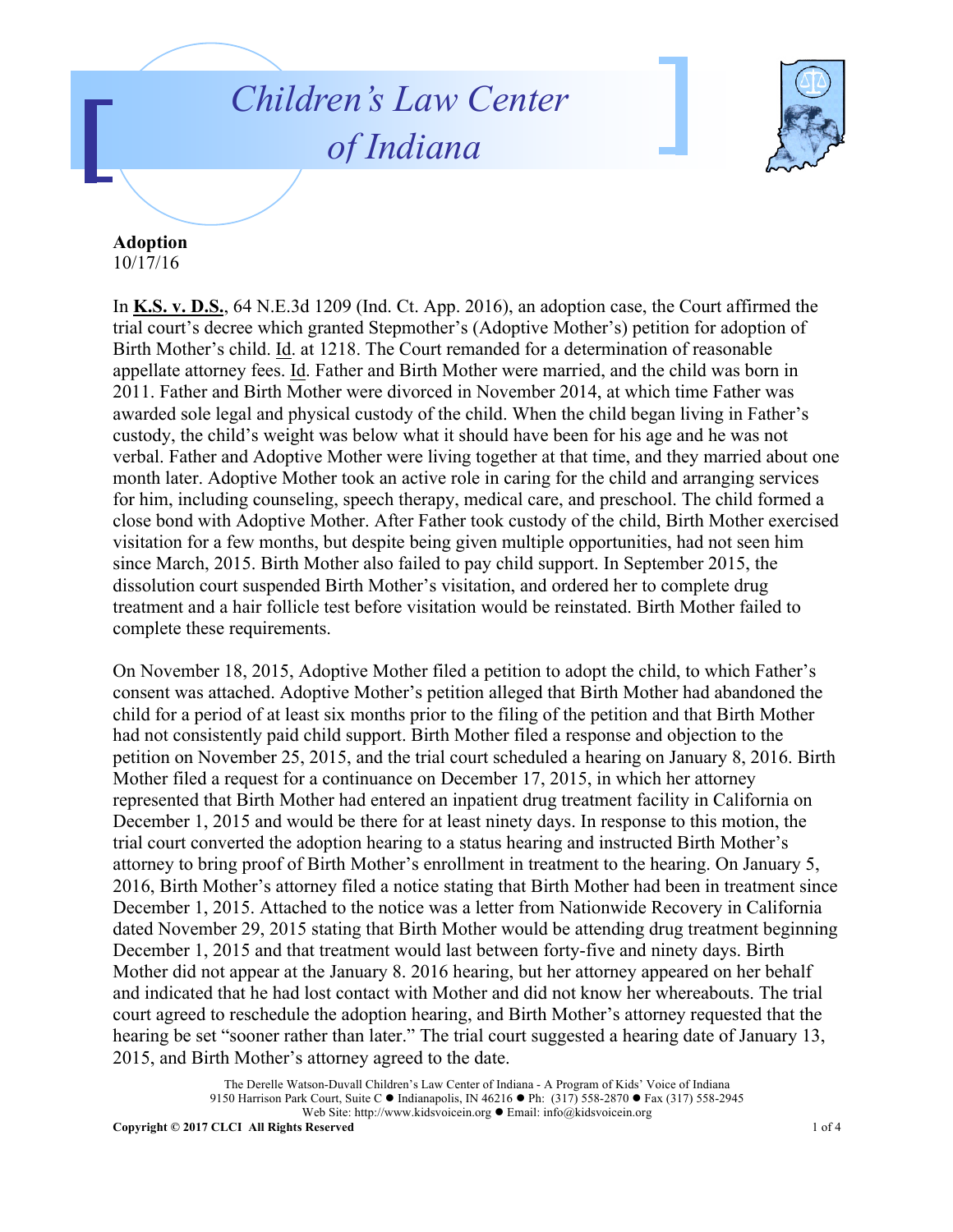Birth Mother failed to appear at the January 13 hearing, and her attorney requested another continuance because he had been unable to locate her, despite making telephone calls to Nationwide Recovery. Adoptive Mother's attorney objected to the continuance and voiced concerns about the authenticity of the Nationwide Recovery letter. The trial court denied the requested continuance and held the adoption hearing. At the conclusion of the evidence, the court ruled that Birth Mother's consent to the adoption was implied pursuant to IC 31-19-9-18 due to her failure to appear to contest the petition. The trial court also concluded that Birth Mother's consent was not required pursuant to IC 31-19-9-8 because she had abandoned the child for at least six months prior to the filing of the petition. The trial court found the adoption was in the child's best interest and granted the adoption petition. Birth Mother appealed.

**The Court could not conclude that Birth Mother had established good cause for her requested continuance.** Id. at 1213. The Court found that Birth Mother had failed to cite the applicable standard of review or any authority in support of her contention that the trial court erred in denying her motion for continuance. Id. at 1212. Quoting Zoller v. Zoller, 858 N.E.2d 124, 127 (Ind. Ct. App. 2006), the Court noted, "[a] party waives any issue for which it fails to develop a cogent argument or support with adequate citation to authority." K.S. at 1212. The Court found Birth Mother's argument that the trial court erred in denying her motion for continuance was waived. Id. Waiver notwithstanding, the Court noted: (1) Birth Mother was well aware of the adoption proceeding, as her attorney had filed an appearance and objection on her behalf; (2) Birth Mother failed to appear for two scheduled hearings or maintain contact with her attorney; (3) Birth Mother's attorney did not know her location or how to reach her. Id.

The Court found Birth Mother's challenges to the trial court's findings that her consent to the adoption was both irrevocably waived and not required were waived due to lack of cogency, but addressed her arguments in the interests of justice. Id. at 1213.

**The Court opined the trial court's finding that Birth Mother's consent to the adoption was irrevocably implied due to her failure to appear and prosecute her motion to contest the adoption was clearly supported by the evidence.** Id. at 1214. The Court looked to IC 31-19-9- 18, which provides that the consent of a person who had been served with notice of an adoption petition is irrevocably implied if the person files a motion to contest the adoption, but then fails to appear at the hearing to contest the adoption and fails to prosecute the motion without unreasonable delay. Id. In support of its opinion, the Court noted the following: (1) Birth Mother's attorney made every effort to personally notify her of the hearings, but her disappearance made it impossible for him to do so; (2) Birth Mother could not short-circuit the adoption proceedings by vanishing; (3) the trial court was not obligated to accept Birth Mother's claim that she was in drug treatment as true, particularly in light of her disappearance and her attorney's inability to reach her or anyone else at the facility where she claimed to be enrolled; (4) even if Birth Mother was in drug treatment, that would not excuse her complete failure to maintain contact with the court or her attorney about the status of the adoption proceedings of which she was undoubtedly aware. Id.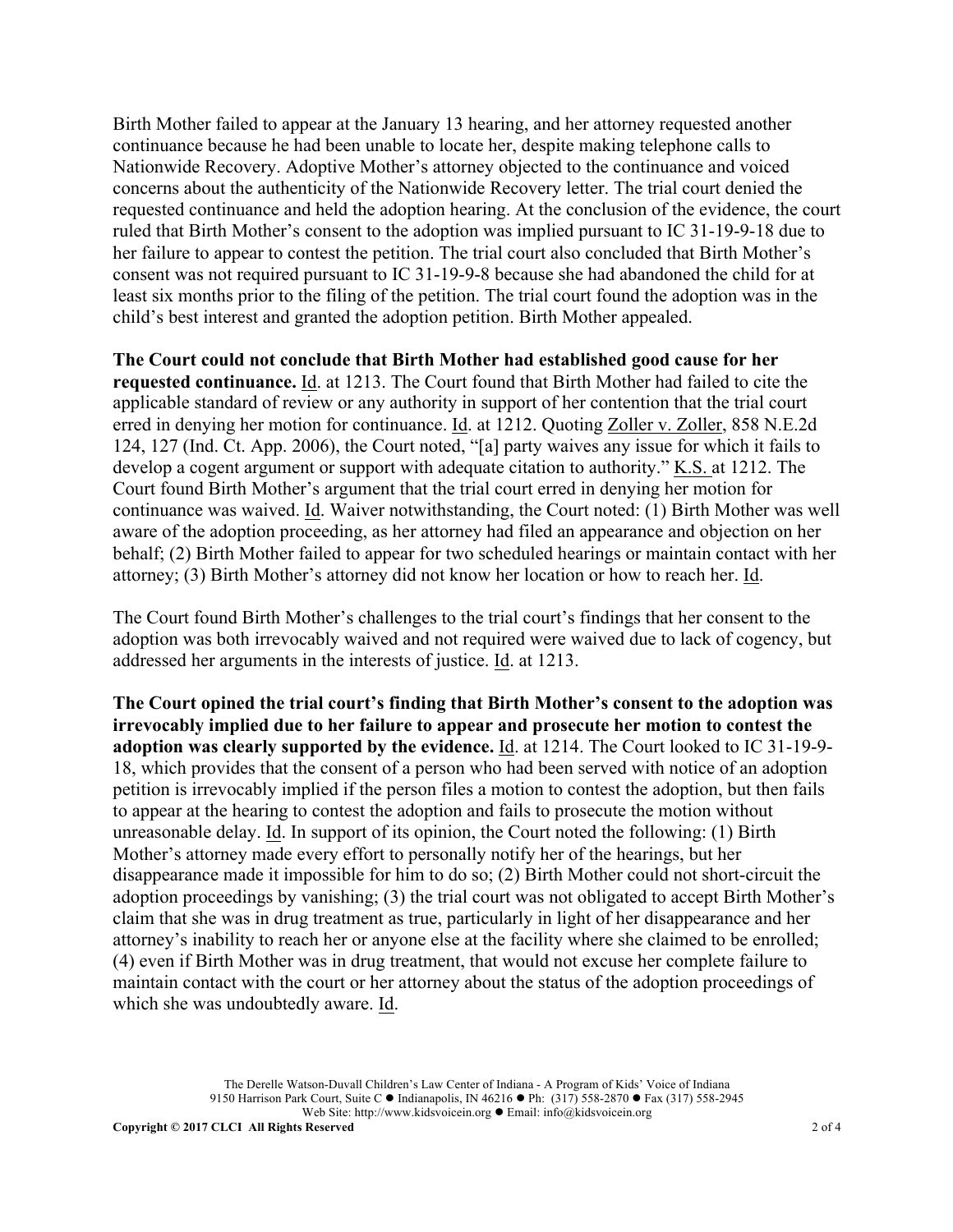**The Court opined the trial court's finding that Birth Mother abandoned the child was clearly supported by the evidence.** Id. at 1215. The Court looked to IC 31-19-9-8(a)(1), which provides that "[i]f a parent has made only token efforts to support or communicate with the child, the court may declare the child abandoned by the parent." <u>K.S.</u> at 1215. The Court noted the trial court's finding that Birth Mother's consent to the adoption was not required because she had abandoned the child for at least six months immediately preceding the date the adoption petition was filed. Id. at 1214. Birth Mother argued the trial court's finding was erroneous, but the Court found that she did not provide adequate citation to the record in support of her claim. Id. The Court listed the following evidence which supported the trial court's finding: (1) it was undisputed that Birth Mother had not visited the child since March 2015; (2) according to Father, Birth Mother stopped showing up for visits, and when he contacted her to see if she was coming to visit, he received no response; (3) after March 2015, Birth Mother never requested visitation, and the dissolution court suspended her visitation in September 2015; (4) Birth Mother texted Father in November 2015 asking to talk to the child on the phone, but Father did not allow the telephone call because he believed the dissolution court order prohibited Mother from having contact with the child; (5) Adoptive Mother testified that Birth Mother had sent a card to the child in December 2015, but there was no support in the record for Birth Mother's assertion that Father and Adoptive Mother prevented the child from receiving it. Id. at 1214-15. The Court held that Birth Mother's "meager and belated" efforts to contact the child did not undermine the trial court's finding that she had abandoned the child for the purpose of the adoption statutes. Id. at 1215.

**The Court exercised its discretion to award Adoptive Mother appellate attorney fees pursuant to Ind. Appellate Rule 66(E).** Id. at 1218. On cross-appeal, Adoptive Mother requested an award of appellate attorney fees, generally focusing on allegations of procedural bad faith in Birth Mother's appellate brief. The Court noted: (1) there were numerous violations of appellate rules in Birth Mother's Appellant's brief. Id. at 1216. The Court found the most egregious violations in the Statement of Facts and the Argument sections of the brief. Id. The Court noted: (1) the Statement contained numerous assertions that were unsupported by the record; (2) the Statement cited facts unfavorable to the trial court's judgment and therefore not in accordance with the applicable standard of review (which is that the trial court's ruling on an adoption petition will not be disturbed unless the evidence leads to but one conclusion and the trial court reached the opposite conclusion); (3) the Statement contained a number of argumentative statements, contrary to the requirement that the Statement should be devoid of argument, citing Minix v. Canarecci, 956 N.E.2d 62, 66 n.2 (Ind. Ct. App. 2011). K.S. at 1216.

The Court found the Argument section of Birth Mother's brief was the most problematic. Id. at 1217. The Court noted: (1) the Argument section of Birth Mother's brief failed to cite to any authority in support of Birth Mother's argument that the trial court erred in denying her motion for continuance; (2) although the brief cited two statutes in support of the argument that the trial court erred in concluding Birth Mother's consent to adoption was both irrevocably implied and not required, the statutes were clearly conflated and misunderstood; (3) many of the assertions were not supported by citation to the record, and some were premised on misrepresentations and mischaracterizations of the record. Id. The Court found that Birth Mother's attorney had tendered